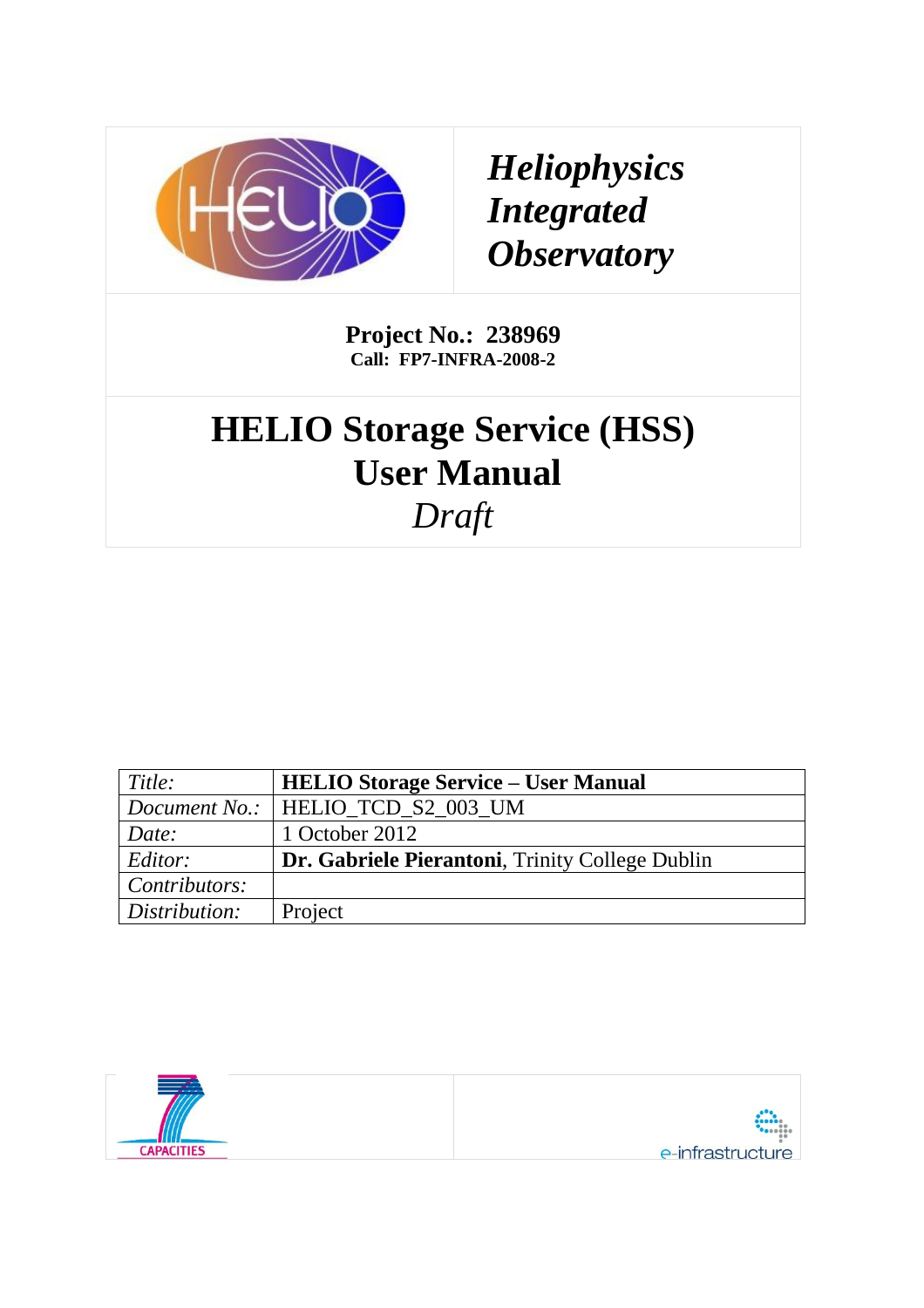Serice Name – User Manual *Version 0.1*

Revision History

| <b>Version</b> | Date       | <b>Detail</b><br><b>Released by</b> |                          |  |
|----------------|------------|-------------------------------------|--------------------------|--|
|                | 25/06/2012 | Dr. Gabriele Pierantoni             | <b>First Draft</b>       |  |
| 0.2            | 01/10/2012 | Dr. Gabriele Pierantoni             | <b>Minor Corrections</b> |  |
|                |            |                                     |                          |  |
|                |            |                                     |                          |  |

Note: Any notes here.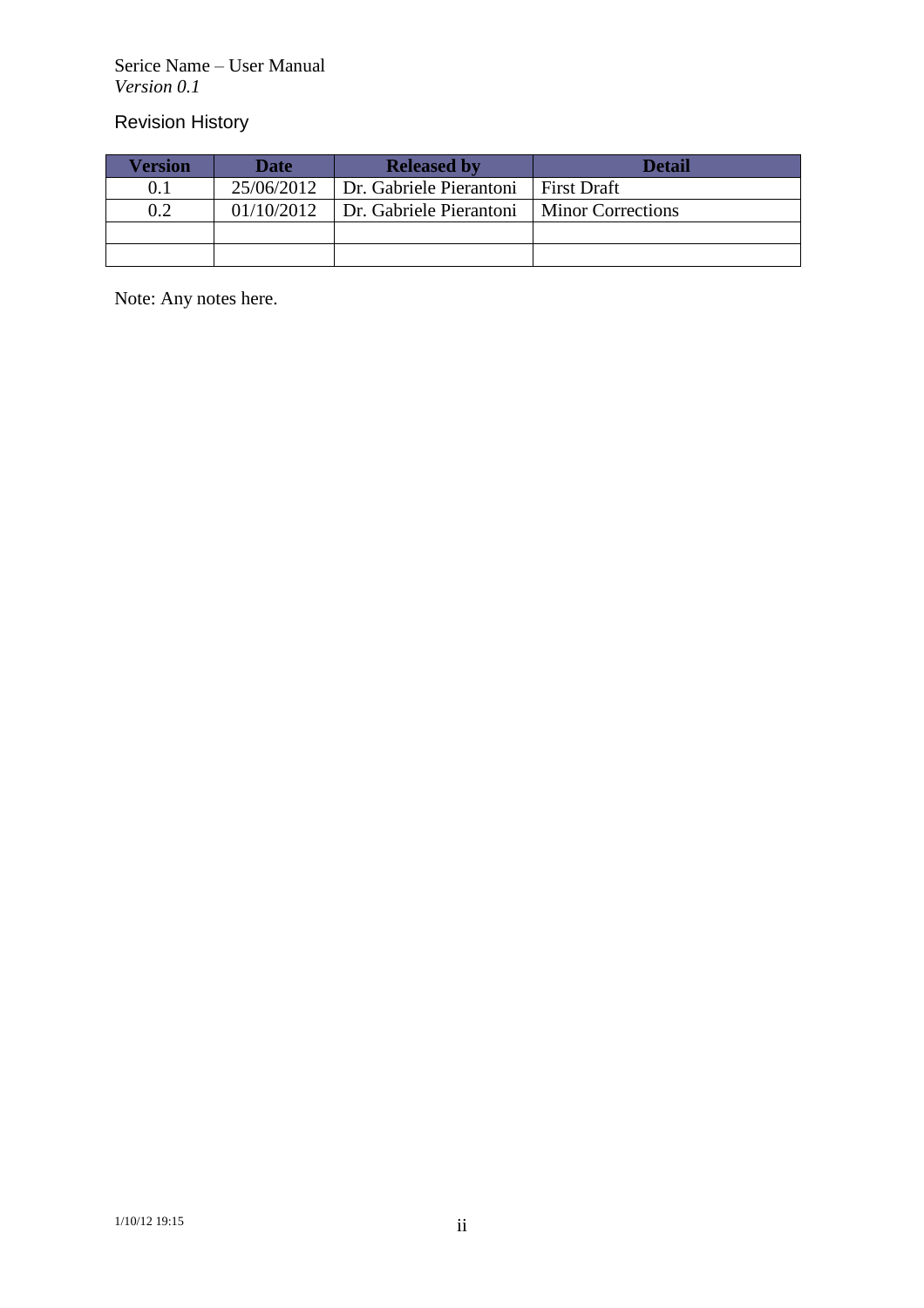Serice Name - User Manual Version 0.1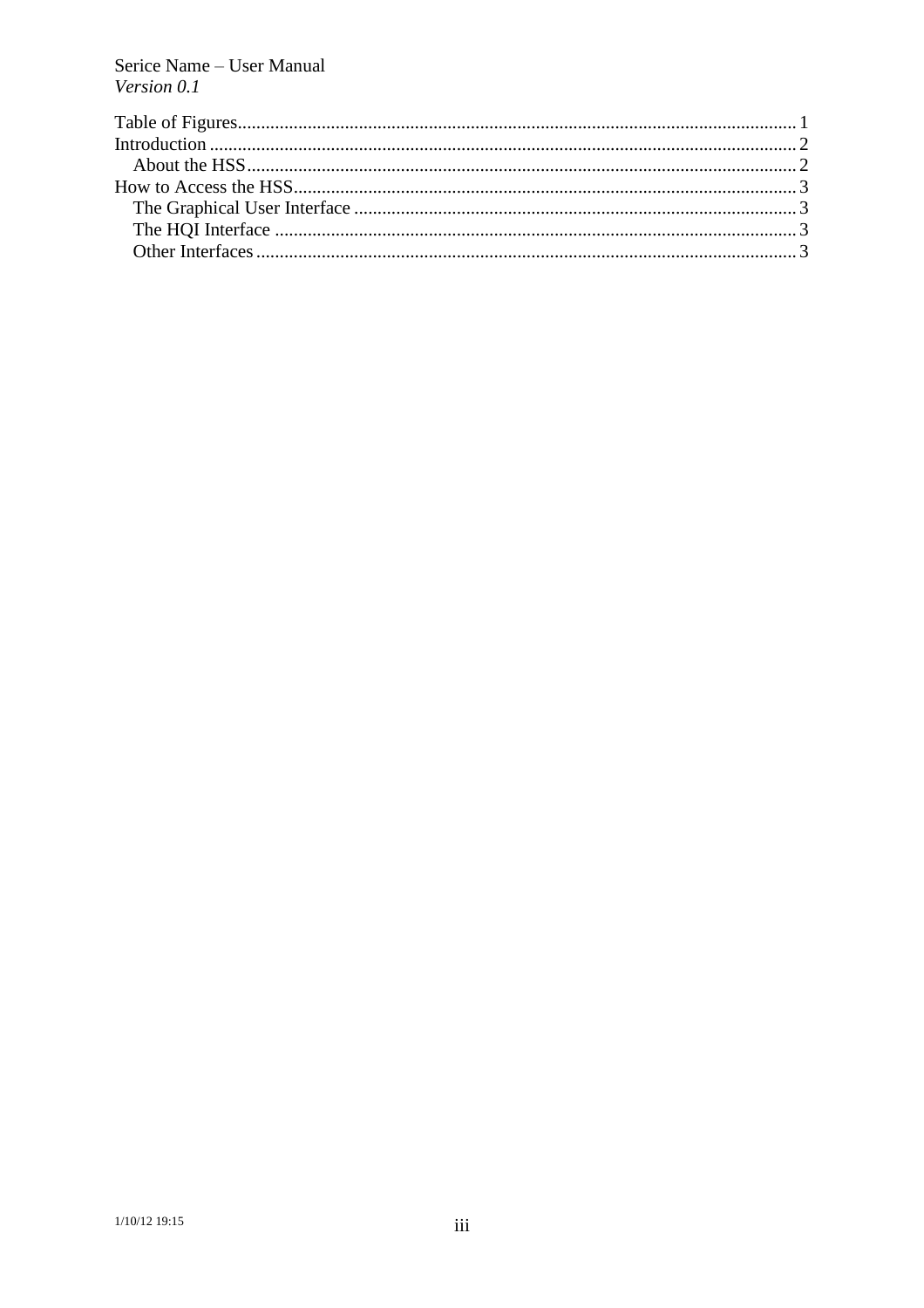## **Table of Figures**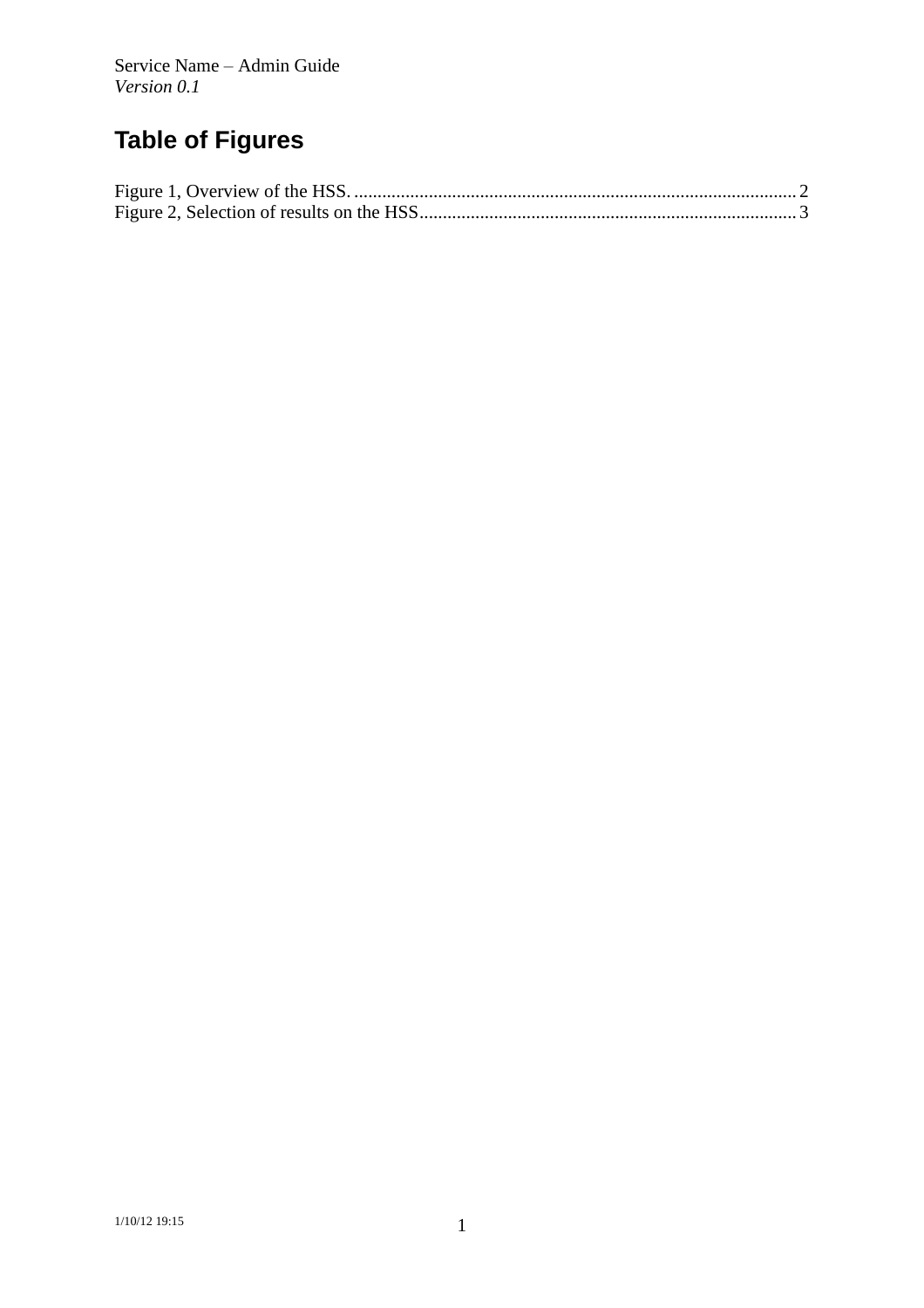Service Name – Admin Guide *Version 0.1*

## **Introduction**

HELIO Storage Service (or HSS) offers services for storage.

### *About the HSS*

The HELIO Storage Service (HSS) is an interface to different storage resources. For the moment being, HSS supports two different storage resources:

- Local file system, and,
- A grid-based resource.

According to its dual nature, the HSS can be deployed in two modalities as sketched in **Error! Reference source not found.**.



<span id="page-4-0"></span>Figure 1, Overview of the HSS.